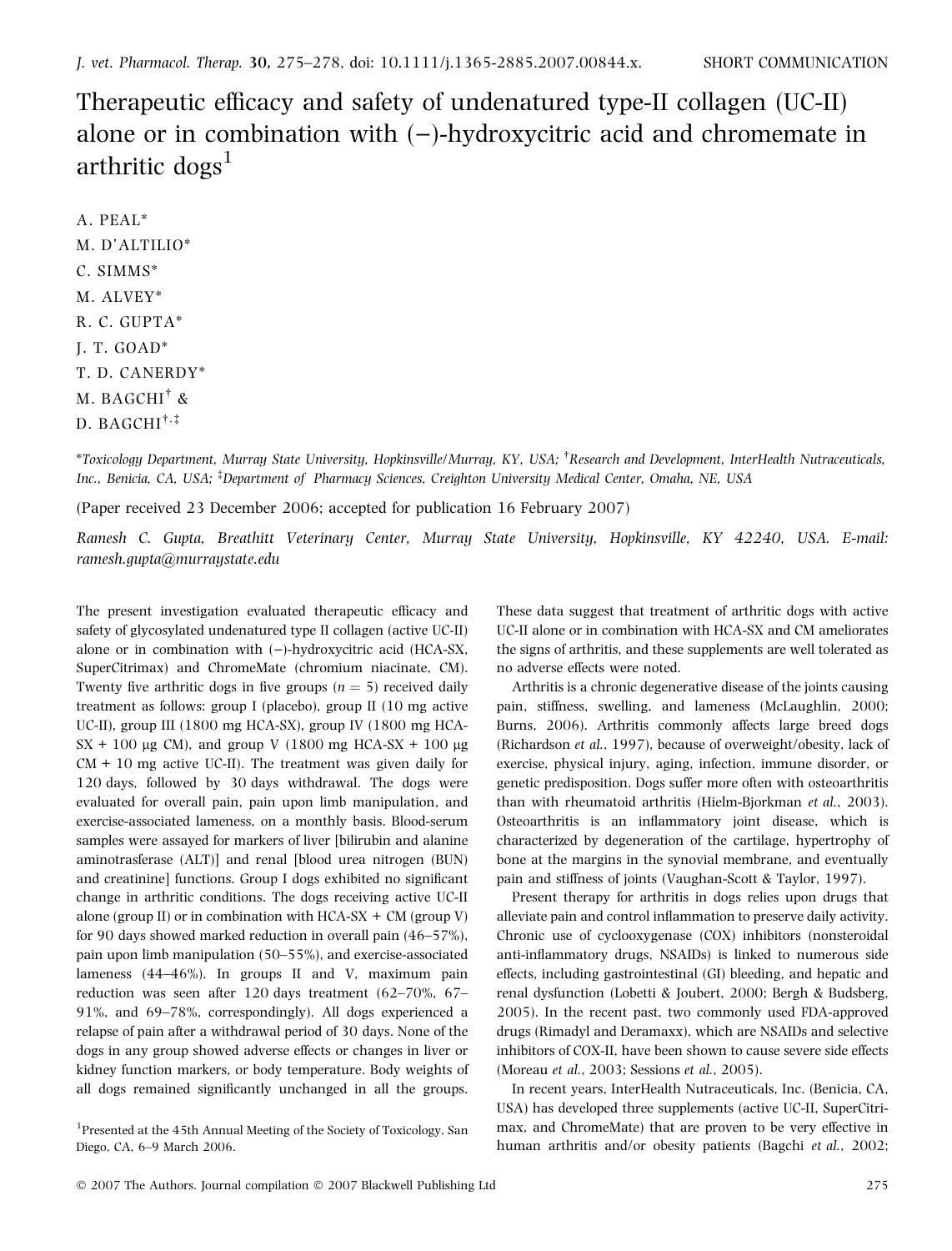Soni et al., 2004; Shara et al., 2005). The structural integrity of undenatured type II collagen in a active UC-II sample was determined by Transmission Electron Microscope procedure using an EM JEOL 100 CX (Peabody, MA, USA), while the amount of undenatured type-II was analyzed by Capture ELISA kit (Chondrex LLC, Redmond, WA, USA) (Bagchi et al., 2002).

Twenty-five client-owned arthritic dogs weighing between 62 and 96 pounds were used in this investigation. These dogs exhibited the signs of osteoarthritis (joint stiffness, lameness, pain, swollen joints, and difficulty in getting up or down and walking), which was confirmed radiographically. Dogs were randomly divided into five groups  $(n = 5)$  receiving daily treatment as follows: group I (placebo), group II (10 mg active UC-II), group III (1800 mg HCA-SX), group IV (1800 mg HCA- $SX + 100 \mu$ g CM); and group V (1800 mg HCA-SX + 100  $\mu$ g  $CM + 10$  mg active UC-II). Daily treatment was given for 120 days, followed by a 30-day withdrawal.

Overall pain, pain upon limb manipulation, and lameness after physical exertion was measured on a monthly basis for a period of 150 days. Grading for pain measurement is described in figure legends (Figs 1–3), and in our recent publications (DeParle et al., 2005; D'Altilio et al., 2007).

Data of pain assessment are shown in Figs 1–3. Dogs receiving placebo showed no improvement in arthritic pain or lameness. Dogs receiving active UC-II alone showed significant reduction in overall pain, pain upon limb manipulation, and exercise-associated lameness. Maximum improvement was noted after 120 days of treatment. HCA-SX alone did not provide significant improvement in pain reduction, but in combination with CM, it provided significant reductions in arthritic signs, including pain. Active UC-II in combination with HCA-SX and CM markedly reduced overall pain (70%), pain upon limb manipulation (67%), and exercise-associated lameness (69%). Following a 30-day withdrawal, dogs experienced a relapse of pain and lameness. Data of dogs' body weight, body temperature, and serum chemistry related to liver and renal function (bilirubin, ALT, BUN, and creatinine), did not show any significant changes at 0, 30, 60, 90, 120, and 150 days.

Recently, in a double-blinded pilot study, we found for the first time that active UC-II (1 or 10 mg/day) given for 90 days significantly reduced the pain in arthritic dogs (DeParle et al., 2005). Dogs given 10 mg active UC-II performed overall better than those given a 1-mg dose. In a follow-up study, dogs receiving active UC-II (10 mg/day) alone or in combination with Glucosamine HCl (2000 mg/day) and Chondroitin sulfate (1600 mg/day) for 120 days showed significant reductions in pain (D'Altilio et al., 2007). The present data revealed that daily therapy with active UC-II alone or with  $HCA-SX + CM$  for 120 days provided remarkable improvements in the lifestyle of dogs by reducing arthritic pain. The majority of anti-arthritic effects appeared to be obtained from active UC-II, which exerts its effects through a process of oral tolerization (Trentham, 1998; DeParle et al., 2005; D'Altilio et al., 2007). Dogs receiving these supplements were more playful and showed significant reductions in the signalments of the arthritic condition, including pain and lameness (Figs 1–3).

In conclusion, arthritic dogs treated with active UC-II alone or in combination with HCA-SX and CM showed marked reductions in arthritic pain and lameness. Overall, the dogs became very active and playful. The supplements did not



Fig. 1. Effects of active UC-II alone (10 mg/dog/day) or in combination with HCA-SX (1800 mg/dog/day) + CM (100 µg/dog/day) on overall pain in arthritic dogs  $(n = 5 \text{ dogs/group})$ . Daily treatment continued for 120 days, followed by a withdrawal period of 30 days. Overall pain was graded on a scale of 0–10: 0, no pain; 5, moderate; and 10, severe and constant pain. For details, see the text and DeParle et al. (2005). \*Significantly different when compared with pretreated values ( $P < 0.05$ ). Active UC-II, glycosylated undenatured type-II collagen; HCA-SX, (-)-hydroxycitric acid; and CM, ChromeMate.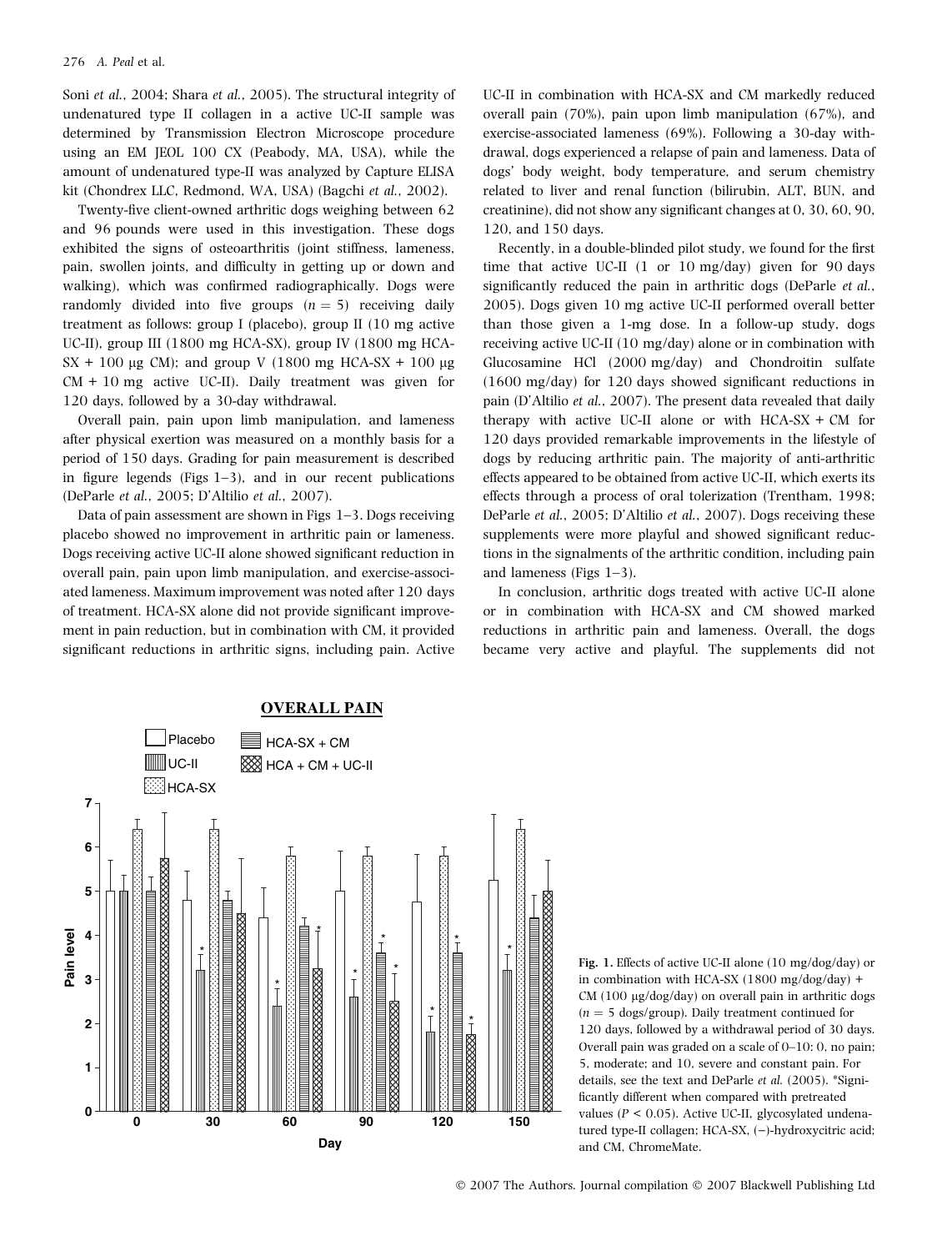## **PAIN FROM LIMB MANIPULATION**



Fig. 2. Effects of active UC-II alone or in combination with  $HCA-SX + CM$  on pain after limb manipulation. Pain was evaluated by animal's vocalization or other observations of pain during the extension and flexion of all four limbs for few min. Pain was graded on a scale of 0–4: 0, no pain; 1, mild; 2, moderate; 3, severe; and 4, severe and constant pain. For details, see the text and Fig. 1. \*Significantly different when compared with pretreated values ( $P < 0.05$ ).



Fig. 3. Effects of active UC-II alone or in combination with HCA-SX + CM on pain after physical exertion. Lameness was measured after physical exercise for limping, holding limb up, rigidity of limbs, etc. Signs of pain and lameness were graded on the scale of 0–4: 0, no pain; 1, mild; 2, moderate; 3, severe; and 4, severe and constant pain. For details, see the text and Fig. 1. \*Significantly different when compared with pretreated values ( $P < 0.05$ ).

produce any side effects and were well tolerated. Relapse of arthritic signs, seen following a 30-day withdrawal, suggests that continuous therapy is needed. These data suggest that active UC-II, HCA-SX, and CM are well tolerated and safe to use with great efficacy in arthritic dogs.

## ACKNOWLEDGMENTS

The authors would like to thank InterHealth Nutraceuticals, Inc. for financial support and Mrs Debra Britton and Mrs Shirley Zafra-Stone for technical support.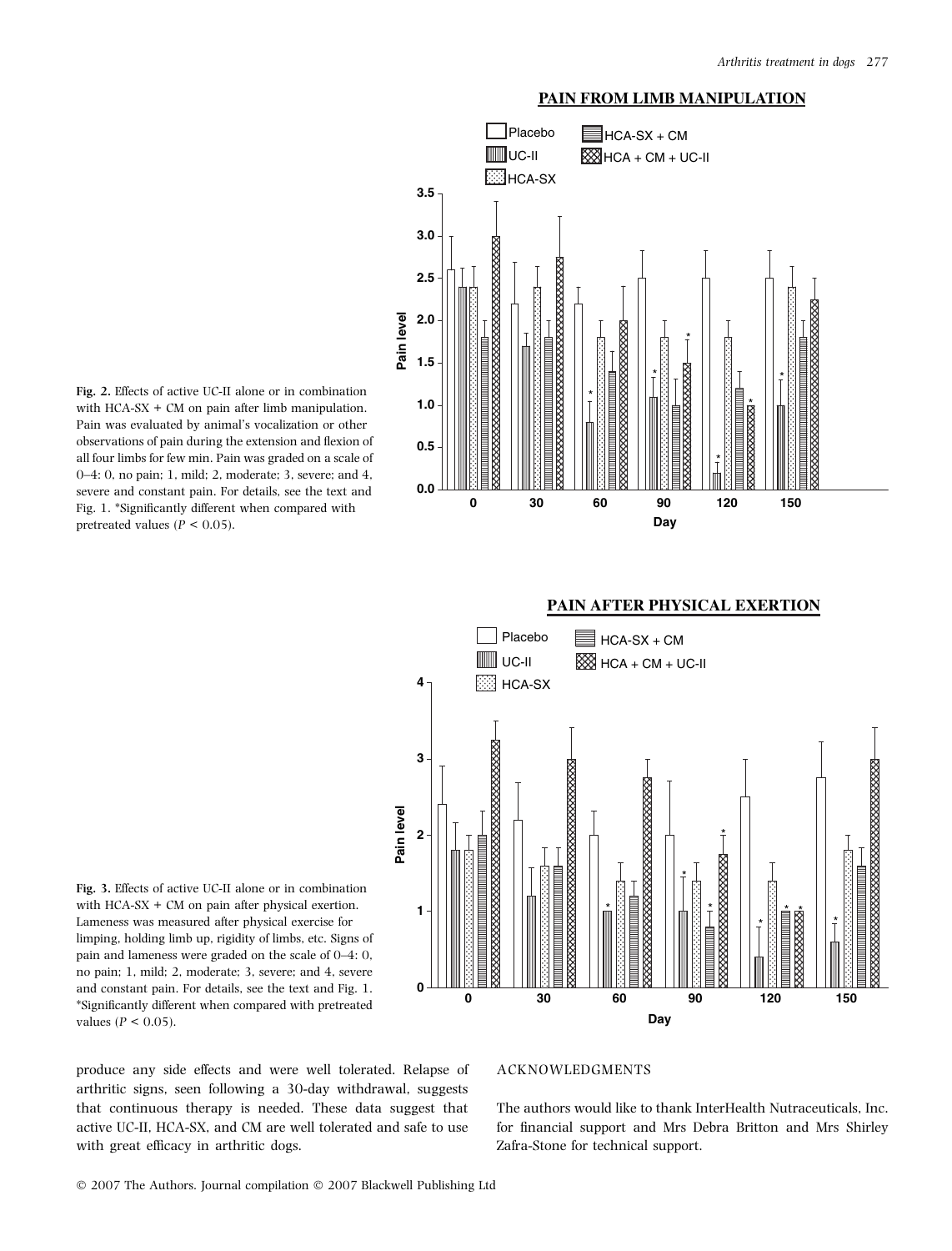## 278 A. Peal et al.

## **REFERENCES**

- Bagchi, D., Misner, B., Bagchi, M., Kothari, S.C., Downs, B.W., Fafard, R.D. & Preuss, H.G. (2002) Effects of orally administered undenatured type II collagen against arthritic inflammatory diseases: a mechanistic exploration. International Journal of Clinical Pharmacology Research, 22, 101–110.
- Bergh, M.S. & Budsberg, S.C. (2005) The coxib NSAIDs: potential clinical and pharmacologic importance in veterinary medicine. Journal of Veterinary Internal Medicine, 19, 633–643.
- Burns, K. (2006) Research targets and conditions of older cats and dogs. Journal of the American Veterinary Medical Association, 229, 482–483.
- D'Altilio, M., Peal, A., Curtsinger, A., Alvey, M., Simms, C., Gupta, R.C., Canerdy, T.D., Goad, J.T., Bagchi, M. & Bagchi, D. (2007) Therapeutic efficacy and safety of undenatured type II collagen singly or in combination with glucosamine and chondroitin in arthritic dogs. Toxicology Mechanisms and Methods, 17 (in press).
- DeParle, L.A., Gupta, R.C., Canerdy, T.D., Goad, J.T., D'Altilio, M., Bagchi, M. & Bagchi, D. (2005) Efficacy and safety of glycosylated undenatured type-II collagen (UC-II) in therapy of arthritic dogs. Journal of Veterinary Pharmacology and Therapeutics, 28, 385–390.
- Hielm-Bjorkman, A.K., Kuusela, E., Liman, A., Markkola, A., Saarto, E., Huttunen, P., Leppaluoto, J., Tulamo, R.M. & Raekallio, M. (2003) Evaluation of methods for assessment of pain associated with osteoarthritis in dogs. Journal of the American Veterinary Medical Association, 222, 1552–1558.
- Lobetti, R.G. & Joubert, K.E. (2000) Effect of administration of nonsteroidal anti-inflammatory drugs before surgery on renal function in

clinically normal dogs. American Journal of Veterinary Research, 61, 1501–1507.

- McLaughlin, R. (2000) Management of chronic osteoarthritic pain. Veterinary Clinics of North America. Small Animal Practice, 30, 933– 949.
- Moreau, M., Dupuis, J., Bonneau, N.H. & Desnoyers, M. (2003) Clinical evaluation of a nutraceutical, carprofen and meloxicam for the treatment of dogs with osteoarthritis. Veterinary Record, 152, 323–329.
- Richardson, D.C., Schoenherr, W.D. & Zicker, S.C. (1997) Nutritional management of osteoarthritis. Veterinary Clinics of North America. Small Animal Practice, 27, 883–911.
- Sessions, J.K., Reynolds, L.R. & Budsberg, S.C. (2005) In vivo effects of carprofen, deracoxib, and etodolac on prostanoid production in blood, gastric mucosa, and synovial fluid in dogs with chronic osteoarthritis. American Journal of Veterinary Research, 66, 812–817.
- Shara, M., Yasmin, T., Kincaid, A.E., Limpach, A.L., Bartz, J., Brenneman, K.A., Chatterjee, A., Bagchi, M., Stohs, S.J. & Bagchi, D. (2005) Safety and toxicological evaluation of a novel niacin-bound chromium (III) complex. Journal of Inorganic Biochemistry, 99, 2161–2183.
- Soni, M.G., Burdock, G.A., Preuss, H.G., Stohs, S.J., Ohia, S.E. & Bagchi, D. (2004) Safety assessment of  $(-)$ -hydroxycitric acid and Super Citrimax, a novel calcium/potassium salt. Food and Chemical Toxicology, 42, 1513–1529.
- Trentham, D.E. (1998) Oral tolerization as a treatment of rheumatoid arthritis. Rheumatic Diseases Clinics of North America, 24, 525–536.
- Vaughan-Scott, T. & Taylor, J.H. (1997) The pathophysiology and medical management of canine osteoarthritis. Journal of the South African Veterinary Association, 68, 21–25.